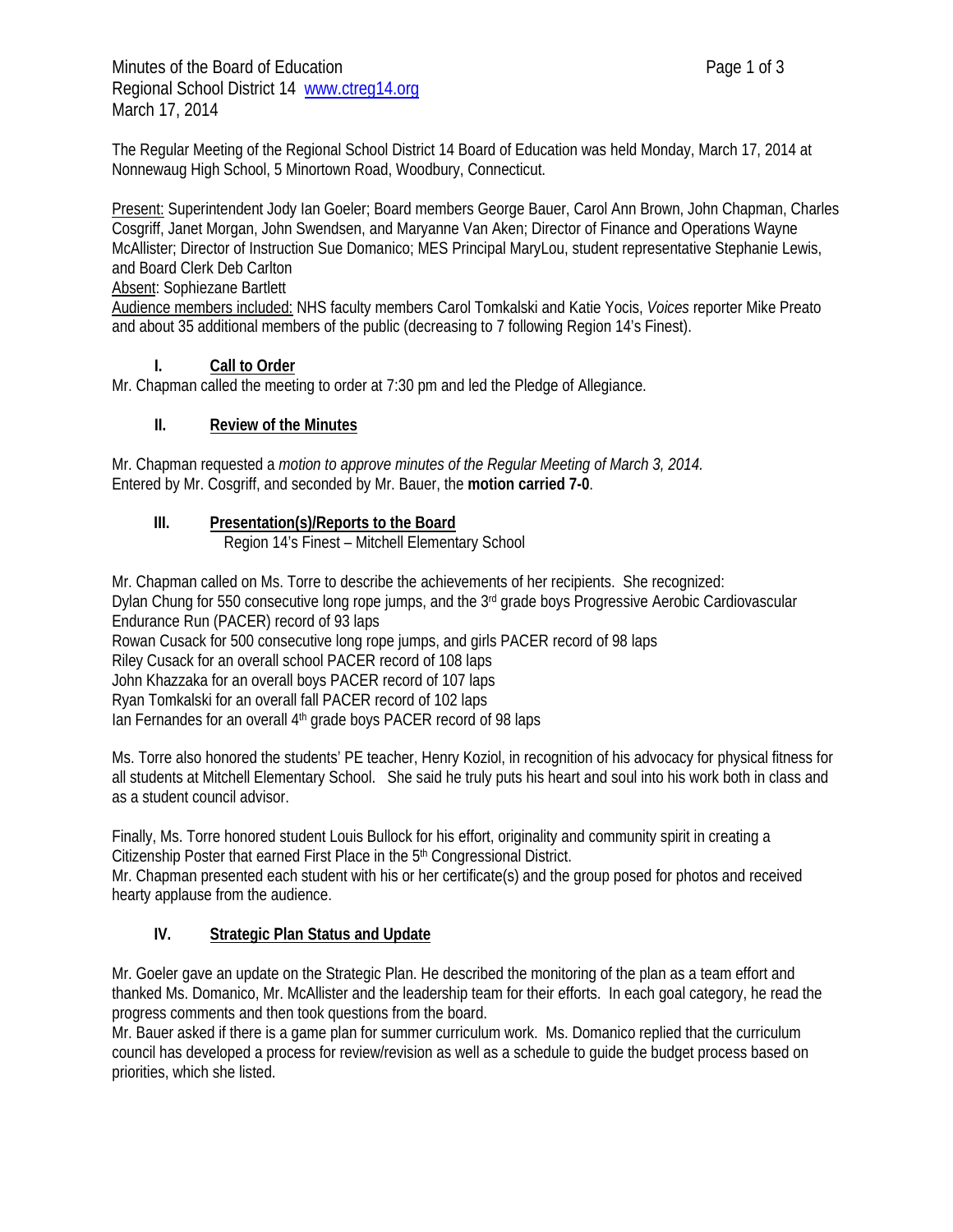Mr. Chapman thought it was good to review the strategic plan to see what opportunities there would be to integrate the DMC recommendations into the plan. He also commented on the number of grants there are out there and how he is often struck by how many communities go after those. He wonders if we pursue them enough.

Mr. Goeler wants to show the board what grants we have already received, as a starting point.

Mr. Chapman knows we need to balance resources with needs as the budget is moved forward and to prioritize goals within the strategic plan. He commented that perceptions related to the Common Core State Standards are that we have binders filled with curriculum; we need to message correctly, he said, that the standards are more about implementing curriculum.

## **V. Privilege of the Floor**

None.

#### **VI. Facilities, Finance and Operations Update**

Ms. Morgan reported that her committee discussed enrollment at its last meeting and that class sizes were the major topic. Also discussed was the possibilities for cameras on buses. It was a good meeting with much parent participation, she said.

Mr. Bauer's committee reviewed budget numbers, and discussed a timeline for budget workshops leading up to the public hearing. Mr. Swendsen asked if dates are set for community outreach and was told they are not as yet.

## **VII. Safety Update**

Ms. Van Aken reported that the safety budget has been finalized and it is a short but significant list including interior and exterior cameras, district wide, utilizing a grant of \$144,000 for a portion of the work. Most all of the safety enhancements needed will come from next year's budget; after that, only minor items will be left.

#### **VIII. Other Business**

Mr. Swendsen entered a *motion to adopt the revision of Policy 2140 as proposed.* Mr. Bauer seconded the motion. Mr. Chapman noted language on p.2, #8, regarding the need to bring all courses of study, curriculum guides and textbooks to the board for approval. He wondered if, in this modern age, when many types of sources are used, whether it makes sense to seek board approval for every curriculum guide utilized in the schools. Mr. Goeler agreed to consult counsel again about this policy; therefore, the **motion was withdrawn.**

Mr. Swendsen entered a motion to adopt the revision of Policy 2141 as proposed, seconded by Mr. Cosgriff. **Motion carried 7-0.** 

Mr. Swendsen entered *a motion to adopt the revision of Policy 2300 as proposed*. Mr. Cosgriff seconded the motion. Following discussion on comparisons with the previous version, the **motion carried 7-0.** 

Mr. Swendsen entered *a motion to adopt the revision of Policy 2400 as proposed*, seconded by Ms. Van Aken. Mr. Bauer felt the new version is more concise, with some information appropriately moved to Policy 2140. **Motion carried 7-0.** 

Mr. Goeler reviewed a summary of flexibilities now being allowed regarding educator evaluations. He needs board approval of changes to the educator evaluation plan in light of these flexibilities. Discussion centered around number of formal and informal evaluations of faculty, compliance with requirements, and teachers in need of intense supervision (we have very few). Mr. Chapman thought it would be helpful for the board to see an example of an SLO and what a formal assessment looks like, to prepare them for questions/comments from the public. Ms. Van Aken was also interested to know what an administrator evaluation looks like.

Mr. Bauer entered a *motion to accept changes to the educator evaluation plan as noted and discussed*. Seconded by Mr. Swendsen, the **motion carried 7-0.**